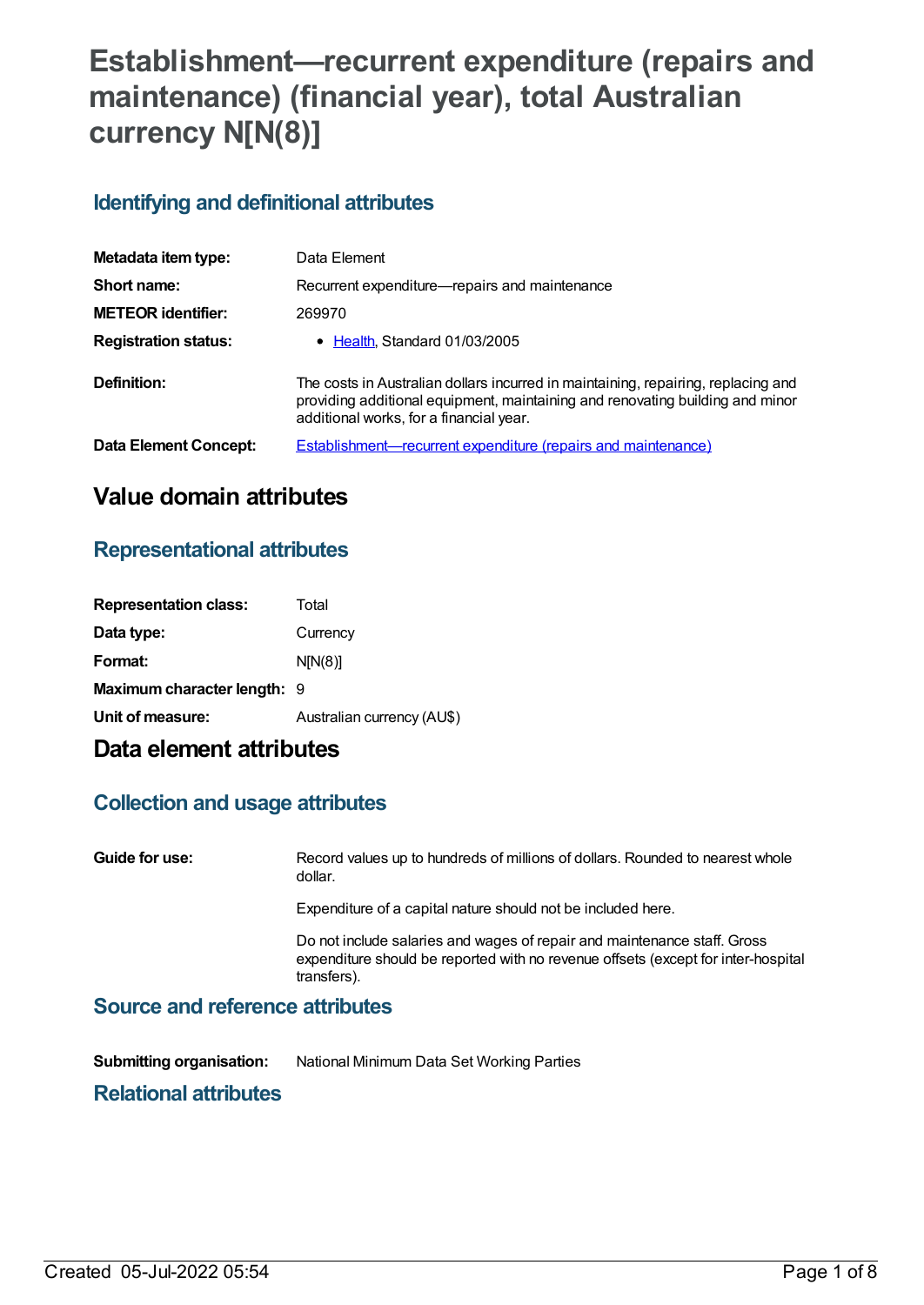| <b>Related metadata</b><br>references:                      | Supersedes <b>E</b> Repairs and maintenance, version 1, DE, NHDD, NHIMG,<br>Superseded 01/03/2005.pdf (14.1 KB) No registration status                                                                                                                |
|-------------------------------------------------------------|-------------------------------------------------------------------------------------------------------------------------------------------------------------------------------------------------------------------------------------------------------|
|                                                             | Is used in the formation of Establishment (community mental health)—recurrent<br>expenditure (non-salary operating costs) (financial year), total Australian currency<br>N[N(8)]                                                                      |
|                                                             | • Health, Standard 01/03/2005                                                                                                                                                                                                                         |
|                                                             | Is used in the formation of <b>Establishment</b> (mental health)—recurrent expenditure<br>(non-salary operating costs) (financial year), total Australian currency N[N(8)]                                                                            |
|                                                             | • Health, Superseded 20/01/2021                                                                                                                                                                                                                       |
|                                                             | Is used in the formation of Establishment (mental health)—recurrent expenditure<br>(non-salary operating costs) (financial year), total Australian currency NJN(8)]                                                                                   |
|                                                             | • ACT Health (retired), Candidate 14/08/2018<br>• Health, Superseded 16/01/2020                                                                                                                                                                       |
|                                                             | Is used in the formation of Establishment (mental health)—recurrent expenditure<br>(non-salary operating costs) (financial year), total Australian currency NJN(8)]                                                                                   |
|                                                             | • Health, Standard 20/01/2021                                                                                                                                                                                                                         |
|                                                             | Is used in the formation of Establishment—recurrent expenditure (financial year),<br>total Australian currency N[N(8)]                                                                                                                                |
|                                                             | • Health, Standard 08/12/2004                                                                                                                                                                                                                         |
| <b>Implementation in Data Set</b><br><b>Specifications:</b> | Mental health establishments NMDS 2005-06Health, Superseded 21/03/2006                                                                                                                                                                                |
|                                                             | Implementation start date: 01/07/2005                                                                                                                                                                                                                 |
|                                                             | Implementation end date: 30/06/2006                                                                                                                                                                                                                   |
|                                                             | <b>DSS</b> specific information:                                                                                                                                                                                                                      |
|                                                             | Obligation condition: reporting of this data element is optional for non-government<br>residential mental health services and specialised mental health services<br>provided by private hospitals that receive state or territory government funding. |
|                                                             |                                                                                                                                                                                                                                                       |
|                                                             | Mental health establishments NMDS 2005-06Health, Superseded 07/12/2005                                                                                                                                                                                |
|                                                             | Implementation start date: 01/07/2005                                                                                                                                                                                                                 |
|                                                             | <b>DSS</b> specific information:                                                                                                                                                                                                                      |
|                                                             | Obligation condition: reporting of this data element is optional for non-government<br>residential mental health services and specialised mental health services<br>provided by private hospitals that receive state or territory government funding. |

Mental health [establishments](https://meteor.aihw.gov.au/content/334283) NMDS 2006-07[Health](https://meteor.aihw.gov.au/RegistrationAuthority/12), Superseded 23/10/2006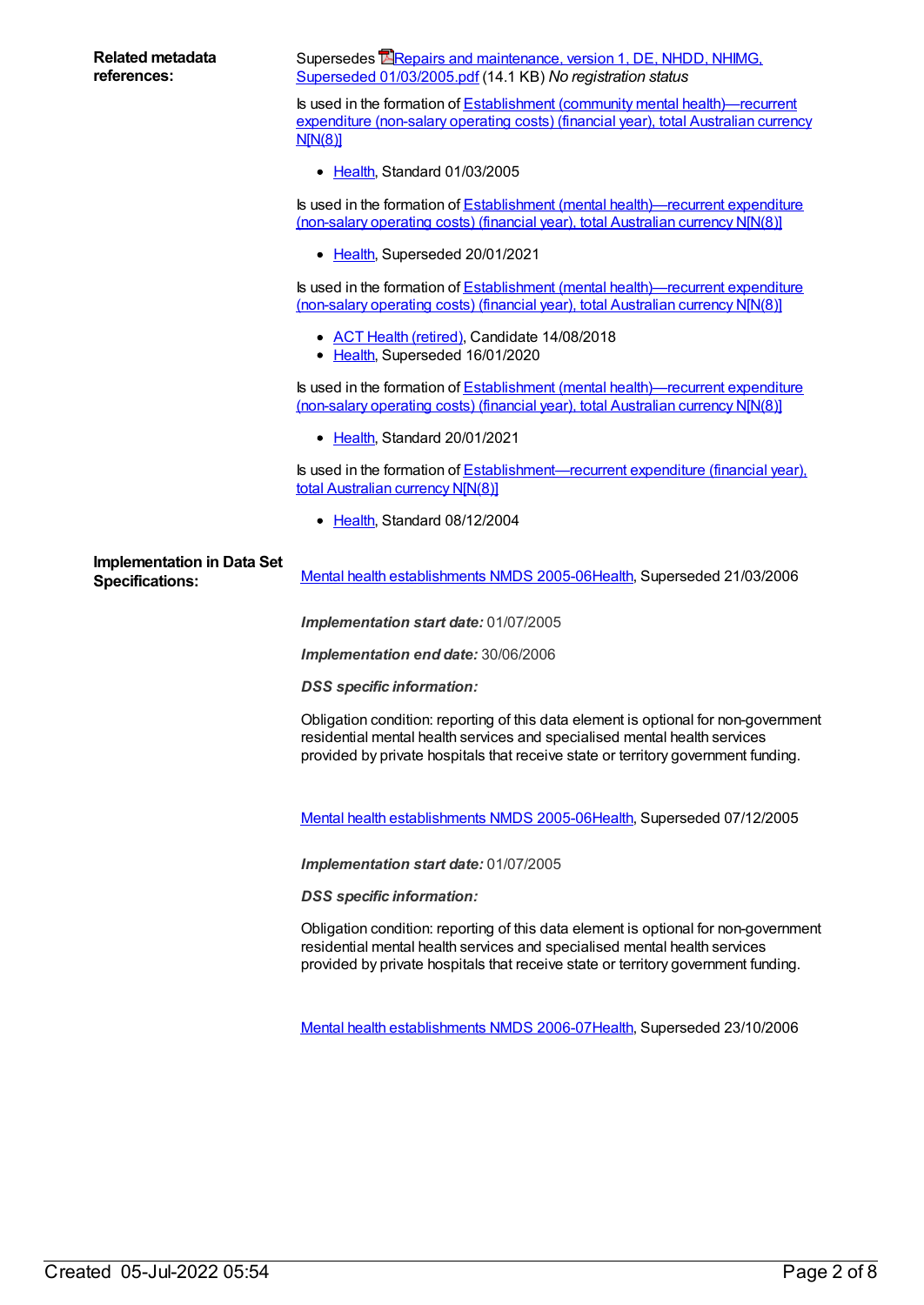#### *Implementation start date:* 01/07/2006

*Implementation end date:* 30/06/2007

*DSS specific information:*

Obligation condition: reporting of this data element is optional for non-government residential mental health services and specialised mental health services provided by private hospitals that receive state or territory government funding.

Mental health [establishments](https://meteor.aihw.gov.au/content/345134) NMDS 2007-08[Health](https://meteor.aihw.gov.au/RegistrationAuthority/12), Superseded 05/02/2008

*Implementation start date:* 01/07/2007

*Implementation end date:* 30/06/2008

*DSS specific information:*

Obligation condition: reporting of this data element is optional for non-government residential mental health services and specialised mental health services provided by private hospitals that receive state or territory government funding.

Mental health [establishments](https://meteor.aihw.gov.au/content/362299) NMDS 2008-09[Health](https://meteor.aihw.gov.au/RegistrationAuthority/12), Superseded 03/12/2008

*Implementation start date:* 01/07/2008

*Implementation end date:* 30/06/2009

*DSS specific information:*

Obligation condition: reporting of this data element is optional for non-government residential mental health services and specialised mental health services provided by private hospitals that receive state or territory government funding.

Mental health [establishments](https://meteor.aihw.gov.au/content/374981) NMDS 2009-10[Health](https://meteor.aihw.gov.au/RegistrationAuthority/12), Superseded 02/12/2009

*Implementation start date:* 01/07/2009

*Implementation end date:* 30/06/2010

*DSS specific information:*

Obligation condition: reporting of this data element is optional for non-government residential mental health services and specialised mental health services provided by private hospitals that receive state or territory government funding.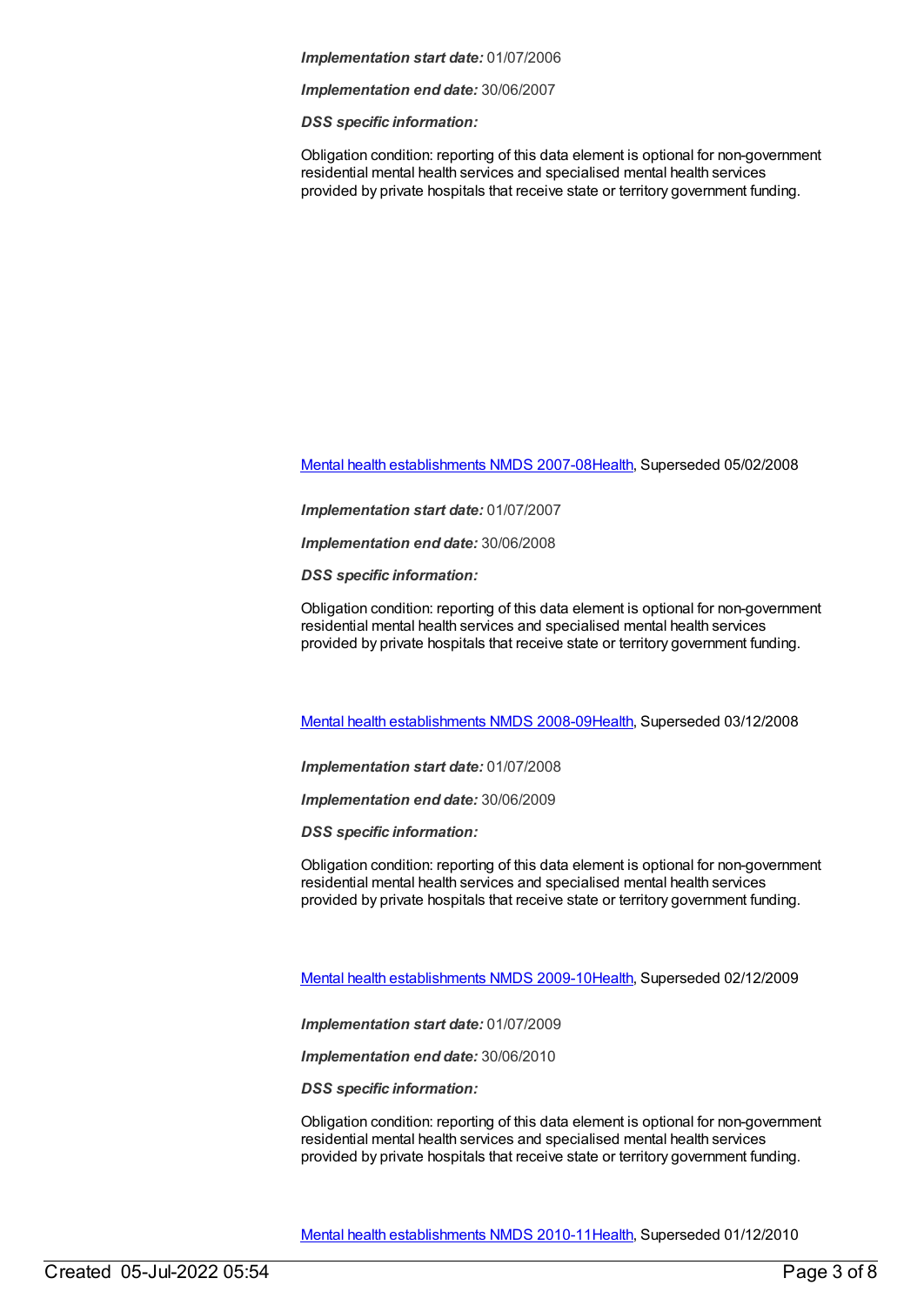#### *Implementation start date:* 01/07/2010

*Implementation end date:* 30/06/2011

*DSS specific information:*

Reporting of this data element is not compulsory for non-government residential mental health services and specialised mental health services provided by private hospitals that receive state or territory government funding.

However these services are still encouraged to report this data where available.

Mental health [establishments](https://meteor.aihw.gov.au/content/424725) NMDS 2011-12[Health](https://meteor.aihw.gov.au/RegistrationAuthority/12), Superseded 07/12/2011

*Implementation start date:* 01/07/2011

*Implementation end date:* 30/06/2012

*DSS specific information:*

Reporting of this data element is not compulsory for non-government residential mental health services and specialised mental health services provided by private hospitals that receive state or territory government funding.

However, these services are still encouraged to report this data where available.

Mental health [establishments](https://meteor.aihw.gov.au/content/468195) NMDS 2012-13[Health](https://meteor.aihw.gov.au/RegistrationAuthority/12), Superseded 07/02/2013

*Implementation start date:* 01/07/2012

*Implementation end date:* 30/06/2013

*DSS specific information:*

Reporting of this data element is not compulsory for non-government residential mental health services and specialised mental health services provided by private hospitals that receive state or territory government funding.

However, these services are still encouraged to report this data where available.

Mental health [establishments](https://meteor.aihw.gov.au/content/493652) NMDS 2013-14[Health](https://meteor.aihw.gov.au/RegistrationAuthority/12), Superseded 07/03/2014

*Implementation start date:* 01/07/2013

*Implementation end date:* 30/06/2014

*DSS specific information:*

Reporting of this data element is not compulsory for non-government residential mental health services and specialised mental health services provided by private hospitals that receive state or territory government funding.

However, these services are still encouraged to report this data where available.

Mental health [establishments](https://meteor.aihw.gov.au/content/546889) NMDS 2014-15[Health](https://meteor.aihw.gov.au/RegistrationAuthority/12), Superseded 13/11/2014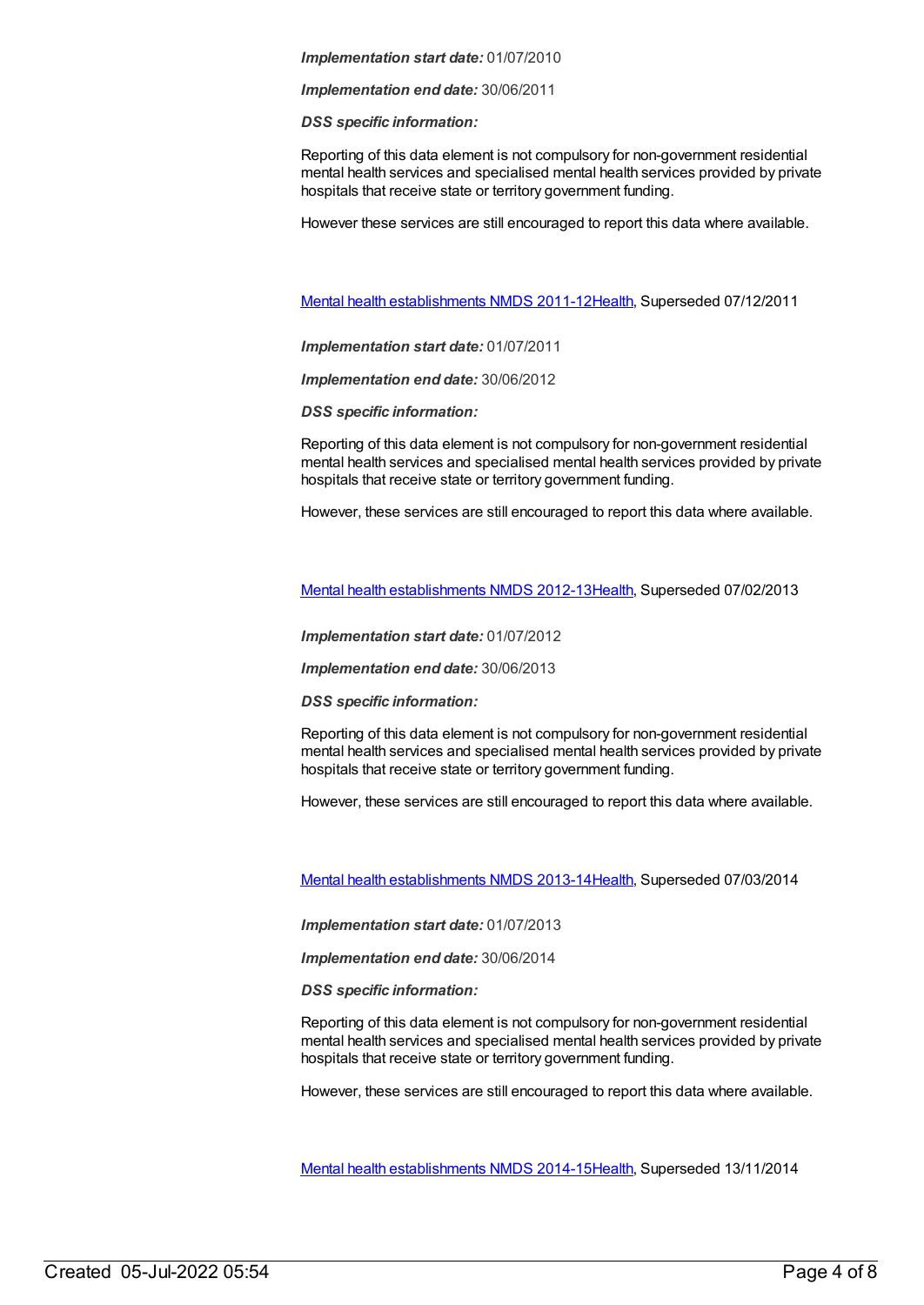#### *Implementation start date:* 01/07/2014

*Implementation end date:* 30/06/2015

*DSS specific information:*

Reporting of this data element is not compulsory for non-government residential mental health services and specialised mental health services provided by private hospitals that receive state or territory government funding.

However, these services are still encouraged to report this data where available.

Mental health [establishments](https://meteor.aihw.gov.au/content/565661) NMDS 2015-16[Health](https://meteor.aihw.gov.au/RegistrationAuthority/12), Superseded 04/09/2015

*Implementation start date:* 01/07/2015

*Implementation end date:* 30/06/2016

*DSS specific information:*

Reporting of this data element is not compulsory for non-government residential mental health services and specialised mental health services provided by private hospitals that receive state or territory government funding.

However, these services are still encouraged to report this data where available.

Mental health [establishments](https://meteor.aihw.gov.au/content/605829) NMDS 2016-17[Health](https://meteor.aihw.gov.au/RegistrationAuthority/12), Superseded 17/08/2017

*Implementation start date:* 01/07/2016

*Implementation end date:* 30/06/2017

*DSS specific information:*

Reporting of this data element is not compulsory for non-government residential mental health services and specialised mental health services provided by private hospitals that receive state or territory government funding.

However, these services are still encouraged to report this data where available.

Mental health [establishments](https://meteor.aihw.gov.au/content/645723) NMDS 2017–1[8Health](https://meteor.aihw.gov.au/RegistrationAuthority/12), Superseded 25/01/2018

*Implementation start date:* 01/07/2017

*Implementation end date:* 30/06/2018

*DSS specific information:*

Reporting of this data element is not compulsory for non-government residential mental health services and specialised mental health services provided by private hospitals that receive state or territory government funding.

However, these services are still encouraged to report this data where available.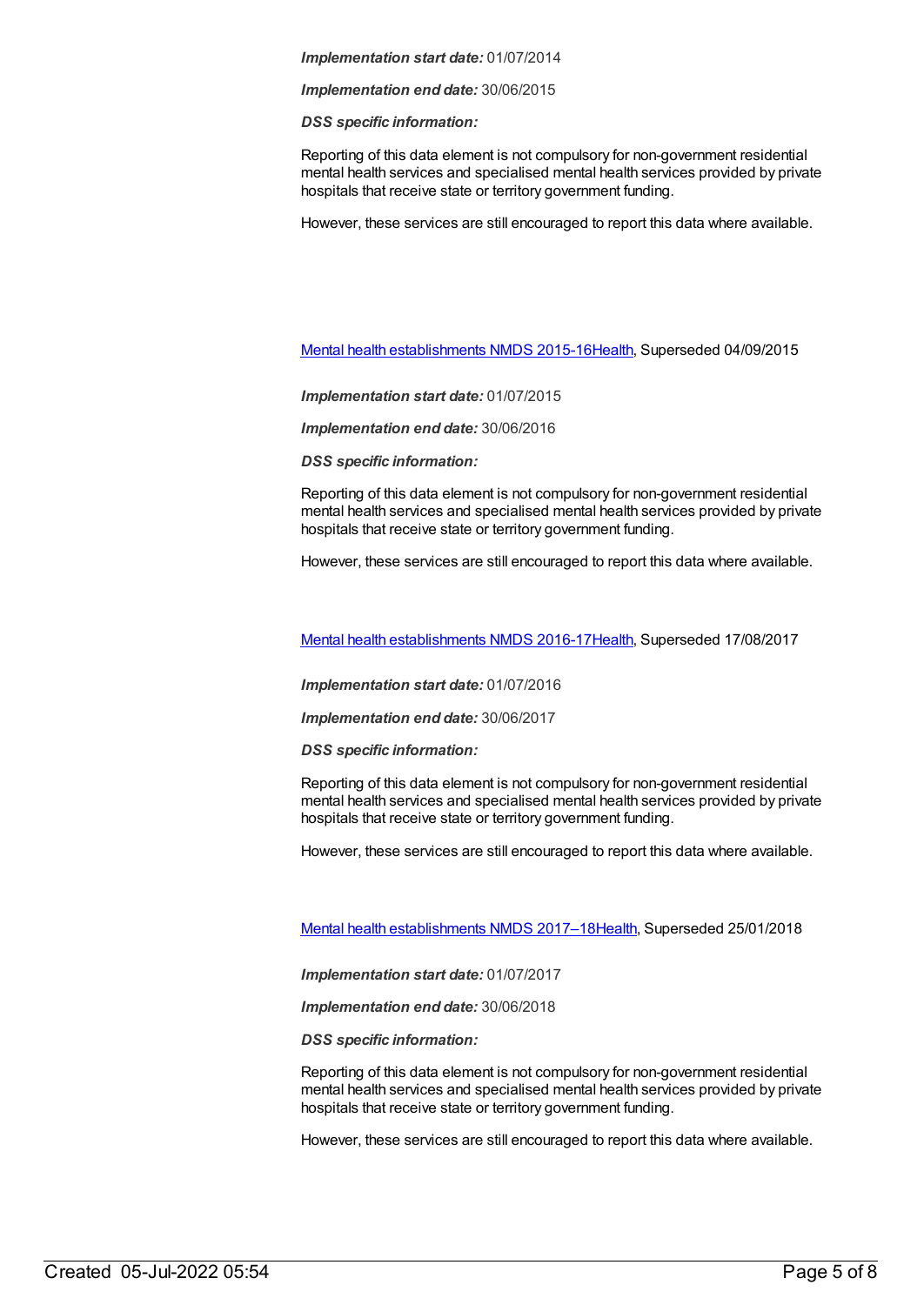#### Mental health [establishments](https://meteor.aihw.gov.au/content/677892) NMDS 2018–19ACT Health [\(retired\)](https://meteor.aihw.gov.au/RegistrationAuthority/9), Candidate 17/08/2018 [Health](https://meteor.aihw.gov.au/RegistrationAuthority/12), Superseded 12/12/2018

*Implementation start date:* 01/07/2018

*Implementation end date:* 30/06/2019

*DSS specific information:*

Reporting of this data element is not compulsory for non-government residential mental health services and specialised mental health services provided by private hospitals that receive state or territory government funding.

However, these services are still encouraged to report this data where available.

Mental health [establishments](https://meteor.aihw.gov.au/content/707557) NMDS 2019–2[0Health](https://meteor.aihw.gov.au/RegistrationAuthority/12), Superseded 16/01/2020

*Implementation start date:* 01/07/2019

*Implementation end date:* 30/06/2020

*DSS specific information:*

Reporting of this data element is not compulsory for non-government residential mental health services and specialised mental health services provided by private hospitals that receive state or territory government funding.

However, these services are still encouraged to report this data where available.

Mental health [establishments](https://meteor.aihw.gov.au/content/722168) NMDS 2020–2[1Health](https://meteor.aihw.gov.au/RegistrationAuthority/12), Superseded 20/01/2021

*Implementation start date:* 01/07/2020

*Implementation end date:* 30/06/2021

*DSS specific information:*

Reporting of this data element is not compulsory for non-government residential mental health services and specialised mental health services provided by private hospitals that receive state or territory government funding.

However, these services are still encouraged to report this data where available.

Mental health [establishments](https://meteor.aihw.gov.au/content/727352) NMDS 2021–2[2Health](https://meteor.aihw.gov.au/RegistrationAuthority/12), Superseded 17/12/2021

*Implementation start date:* 01/07/2021

*Implementation end date:* 30/06/2022

*DSS specific information:*

Reporting of this data element is not compulsory for non-government residential mental health services and specialised mental health services provided by private hospitals that receive state or territory government funding.

However, these services are still encouraged to report this data where available.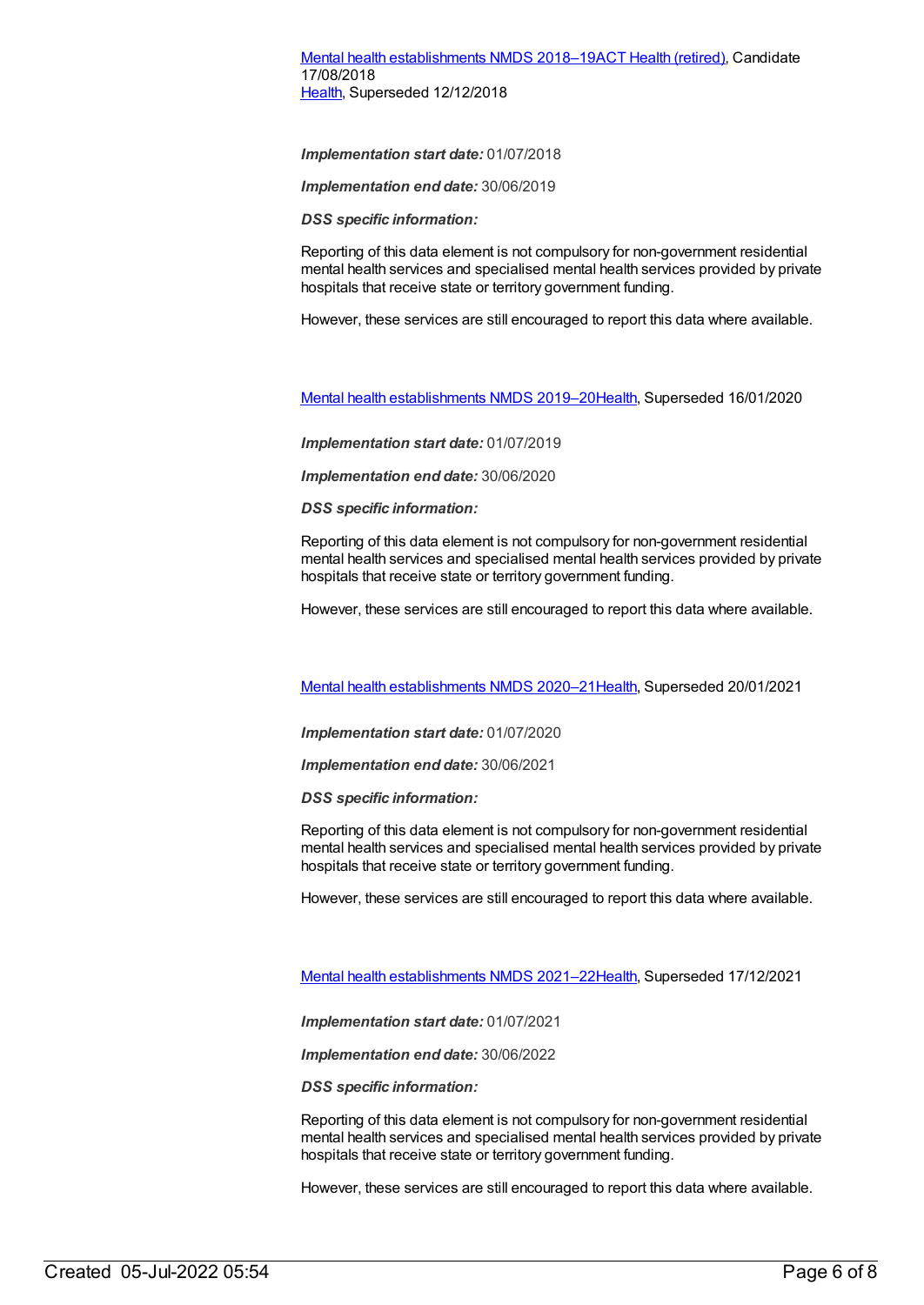#### Mental health [establishments](https://meteor.aihw.gov.au/content/742046) NMDS 2022–2[3Health](https://meteor.aihw.gov.au/RegistrationAuthority/12), Standard 17/12/2021

*Implementation start date:* 01/07/2022

*Implementation end date:* 30/06/2023

*DSS specific information:*

Reporting of this data element is not compulsory for non-government residential mental health services and specialised mental health services provided by private hospitals that receive state or territory government funding.

However, these services are still encouraged to report this data where available.

Public hospital [establishments](https://meteor.aihw.gov.au/content/273047) NMDS[Health](https://meteor.aihw.gov.au/RegistrationAuthority/12), Superseded 21/03/2006

*Implementation start date:* 01/07/2005

*Implementation end date:* 30/06/2006

Public hospital [establishments](https://meteor.aihw.gov.au/content/334285) NMDS[Health](https://meteor.aihw.gov.au/RegistrationAuthority/12), Superseded 23/10/2006

*Implementation start date:* 01/07/2006

*Implementation end date:* 30/06/2007

Public hospital [establishments](https://meteor.aihw.gov.au/content/345139) NMDS 2007-08[Health](https://meteor.aihw.gov.au/RegistrationAuthority/12), Superseded 05/02/2008

*Implementation start date:* 01/07/2007

*Implementation end date:* 30/06/2008

Public hospital [establishments](https://meteor.aihw.gov.au/content/362302) NMDS 2008-09[Health](https://meteor.aihw.gov.au/RegistrationAuthority/12), Superseded 03/12/2008

*Implementation start date:* 01/07/2008 *Implementation end date:* 30/06/2009

Public hospital [establishments](https://meteor.aihw.gov.au/content/374924) NMDS 2009-10[Health](https://meteor.aihw.gov.au/RegistrationAuthority/12), Superseded 05/01/2010

*Implementation start date:* 01/07/2009

Public hospital [establishments](https://meteor.aihw.gov.au/content/386794) NMDS 2010-11[Health](https://meteor.aihw.gov.au/RegistrationAuthority/12), Superseded 18/01/2011

*Implementation start date:* 01/07/2010 *Implementation end date:* 30/06/2011